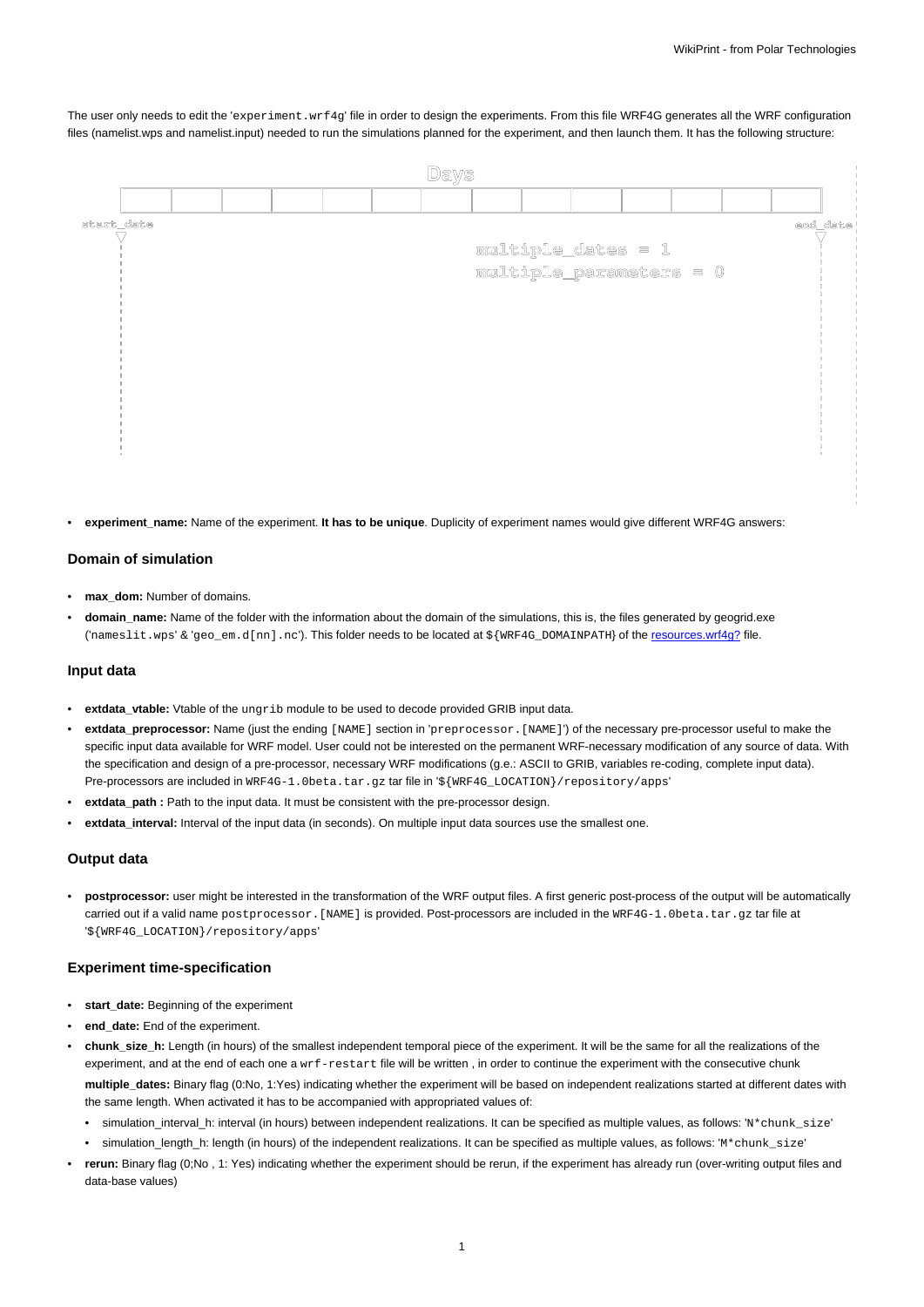**multiple\_parameters:** Binary flag (0;No , 1: Yes) indicating whether the experiment is based on independent realizations with different values on the WRF-namelist.input file. When activated it has to be accompanied with appropriated values of:

- multiparams\_variables: The set of parameters that we want to change (some of them or all) between realizations. It is given as a coma-separated WRF-namelist.input files (no record specification is necessary if the parameter already appears on the provided WRF-version namelist.input template?, If not it should be [parameter] \_ [record])
- multiparams\_combinations: Values of the changing parameters for each realization. Parameters should be separated by commas and realizations are separated by '/'.
- multiparams\_nitems: number of values that should have the namelist parameter. \${max\_dom}, as many values as domains; 1, a single value.
- multiparams\_labels: the output of the experiment is organized with a folder for each realization. Pattern of the folder name for a given realization is [start\_date]\_[multiparams\_combinations]('\_' separated). However, if user provides a set of names ('/' separated) for each realization, folder names will be '[start\_date]\_[multiparams\_labels]'

## **Debugging**

- **clean\_after\_run:** binary flag (0: no, 1: yes) indicating whether the heavy-stuff of the simulation (g.e.: wrf.exs, rsl.) should be removed from '\${WRF4G\_RUN\_LOCAL}'. The maintenance of these files on running place could be desirable for debugging purposes. (Default value is 1)
- save\_wps: binary flag (0: no, 1: yes) indicating whether boundary and initial conditions (real.exe output) should be preserved. They will be used if the experiment launched again. (Default value is 0)

#### **WRF-namelist parameters**

User provided namelist values. They will be over-written on multiple parameters experiments (only the included parameters). User can modify any of the paramters of the namelist. The name must be the same of the namelist.input entry, with a prefix-flag and the record to where belongs.

- **Single valued; NI\_[namelist\_parameter\_name]\_ \_[record]:** NI flag indicating that [namelist\_parameter\_name] of record [record] has a single value.
- **One value per all domains; NIN\_[namelist\_parameter\_name]\_ \_[record]:** NIN flag indicating that [namelist\_paramter\_name] of record [record] has the same value for all the domains of the experiment.
- **One value per domain; NIM\_[namelist\_name]\_ \_[record]:** NIM flag indicating that [namelist\_paramter\_name] of record [record] has a different value for each the domains of the experiment.

### **Others**

• **timestep\_dxfactor:** If present, the time step is computed as this factor times dx, in kilometers. Defaults to 6, as suggested by the WRF team for most applications. Under some circumstances (cfl problems) a lower value may be needed. In any case, the time step is adjusted to the higest value lower than timestep dxfactor times dx fitting evenly in a 1 hour period.

## **Examples**

#### **Multipledates runs**

When the multiple\_dates parameter is set to 0, two additional configuration options (**simulation\_interval\_h** and **simulation\_lenght\_h**) are available to set up hindcast runs. Their usage is best understood through a couple of examples. Imagine you are interested in running a 7-day forecast starting every day at 12Z for the period from 1-Jan-2001 to 31-Dic-2001. This can be accomplished by setting:

```
start\_date = "2001-01-01_12:00:00"end date = "2002-01-01_00:00:00"
is continuous = 0simulation interval h = 24simulation_lenght_h = 168 # this is 7 days in hours
```
and the wrf4g\_submitter.sh will setup 365 independent runs performing the 7-day forecasts, which will be distributed in the grid or in your local cluster.

# **Multipleparameters runs**

Multi-physics runs are activated when the multiple\_paramters parameter is set to one. Three additional parameters allow you to configure the physics combinations of your interest.